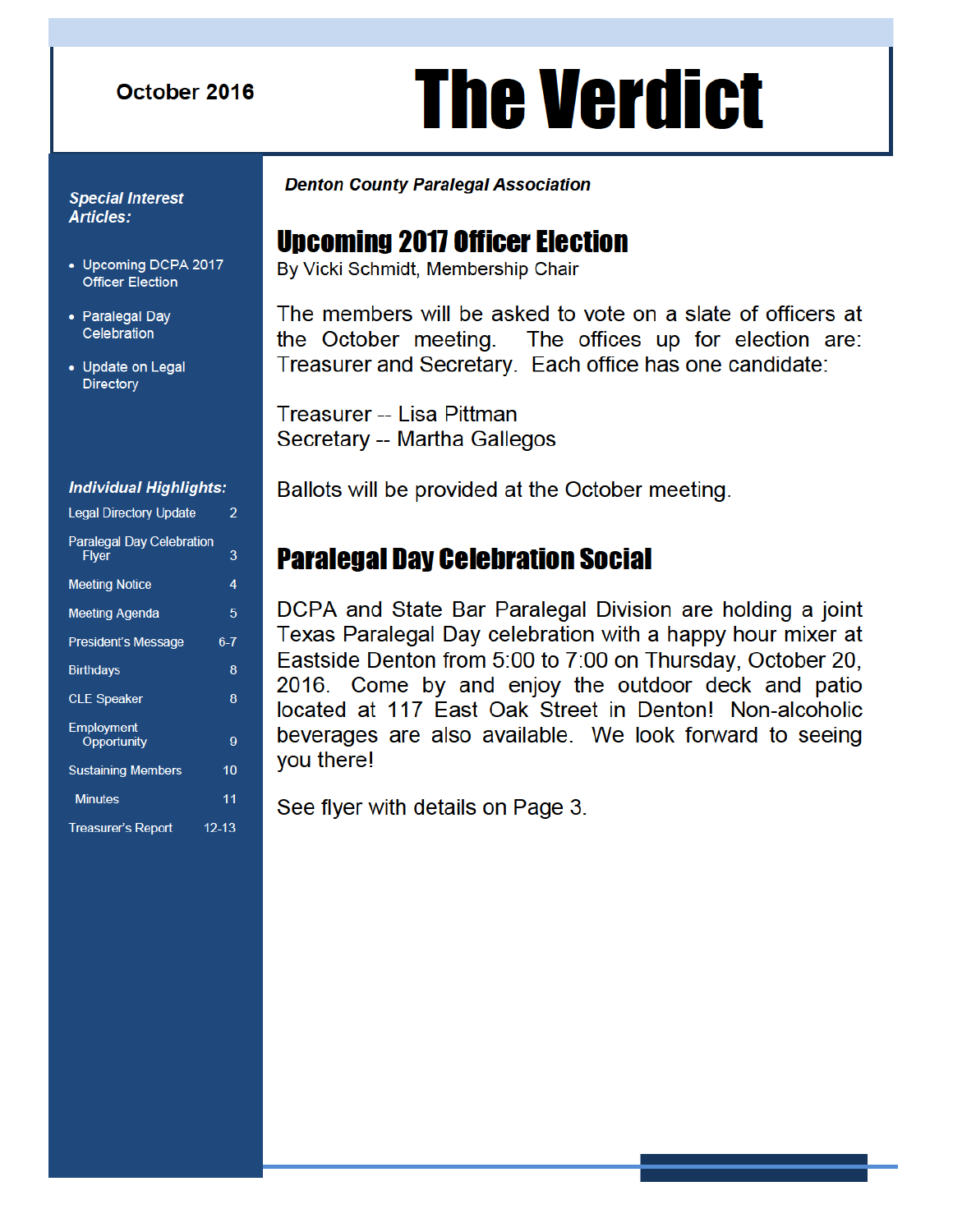### LEGAL DIRECTORY COMMITTEE – update on 2016 Legal Directory

Submitted by Cheryl Cooper, Legal Directory Committee Chair

The 2016 DCPA legal directory was delivered several weeks ago to the printers with all ads and information necessary for them to print a rough draft for us to review and approve. The person at the printers working on the rough proof of the directory has been out on medical leave for 2 weeks, but I have been advised that we should have a rough draft to review early next week.

As soon as I receive the directories, all persons and firms that paid for copies of the directory will have their directories delivered to them or mailed, per the instructions on their order form. We are providing a bound hard copy of the directory like we have traditionally done in the past, but this time, we are also providing a digital copy on a flash drive. The flash drives have been screen printed with "2016 DCPA Legal Directory" on one side and with our logo on the other. The flash drives are in our signature royal blue color. Both directories look sharp. I am excited for these to start circulating around town and within our legal community.

If you haven't ordered a directory and you're interested in one, please contact me using my email address below. I can send you an order form, if needed. The bound hard copies are \$22.00 and the digital copies are \$15.00. You can still take advantage of our offer to buy one copy of each for \$35.00. If we mail the bound copy, it is an additional \$4.00 for postage. If we mail just the flash drive, it is \$2.50. All checks should be made payable to: Denton County Paralegal Association. Directories may also be picked up from me at my office:

Alagood, Cartwright, Burke P. C. 319 W. Oak Street Denton, Texas, 76201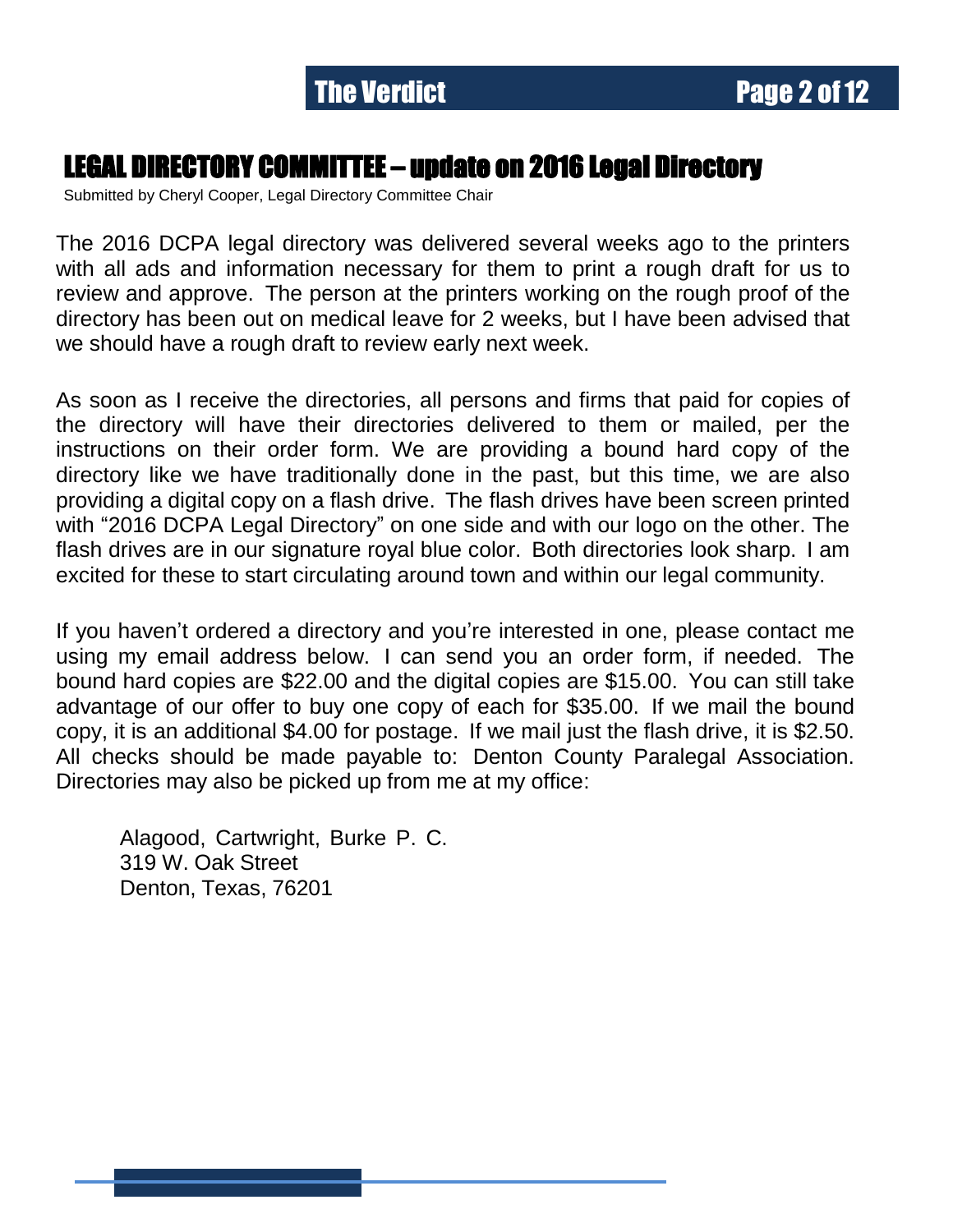**The Verdict Electronic Electronic Page 3 of 12** 

# Meeting Notice

### **2016 Officers**

Pamela Snavely, President psnavely@hbwvlaw.com

Daphina Park, President-Elect Daphina.Park@dentoncounty.com

Heather Walker, Secretary/Parliamentarian heather.walker@dentoncounty.com

> Lisa Pittman, Treasurer lpittman@hbwvlaw.com

Cheryl Cooper, Historian ccooper@dentonlaw.com

### **2016 Committee Chairs**

**CLE,** Debbie Nyarangi Deborah@bowen-law.com

**Fundraising,** Daphina Park daphina.park@dentoncounty.com

**Legal Directory**, Cheryl Cooper ccooper@dentonlaw.com

**Membership**, Vicki Schmidt vicki.dcpa@gmail.com

**Newsletter**, Lisa Pittman lpittman@hbwvlaw.com

**Social**, Lakesha Bell lakesha.bell@dentoncounty.com

**Scholarship**, Jenna Earhart jearhart@hbwvlaw.com

The Denton County Paralegal Association's next Luncheon will be on Thursday, *October 27, 2016* at noon at Oakmont Country Club, 1901 Oakmont Drive, Corinth, Texas.

The all-inclusive cost of lunch is \$14.00 payable when you sign in. We cannot accept debit or credit cards, or make change, so please bring the *exact* amount of cash or a check made payable to DCPA.

## Did you know…

Oakmont developed a menu specifically for our association so each individual can order his or her own personal lunch selection. A copy of the menu can be found on the DCPA website. Payments for the CLE Luncheon can now be made online. For more information and online registration see Events/CLE Luncheon at www.dentonparalegals.org.

*RESERVATIONS ARE REQUIRED and can be made via e-mail to Lisa Pittman at lpittman@hbwvlaw.com. The deadline to RSVP is October 26, 2016 by 3:00 p.m. Please clearly mark you menu choices and forward to Lisa Pittman.* **That will help Oakmont ensure each individual lunch is freshly prepared and ready shortly after you arrive for the meeting.**

**Notice: We must notify Oakmont of the number attending prior to the meeting and menu choices for preparation of food and adequate seating arrangements. Please note we are also required to bill those individuals who make reservations to eat and do not attend.**

# Directions to Oakmont

Oakmont Country Club is located in Corinth off I-35 East between Lewisville and Denton.

- Exit 461 Shady Grove Road/Post Oak Drive
- Turn west onto Post Oak Drive
- Turn right (west) onto Robinson Road at stop sign
- Turn left (south) onto Oakmont Drive you will see an Oakmont sign in the median
- Turn right into Oakmont Country Club (second right)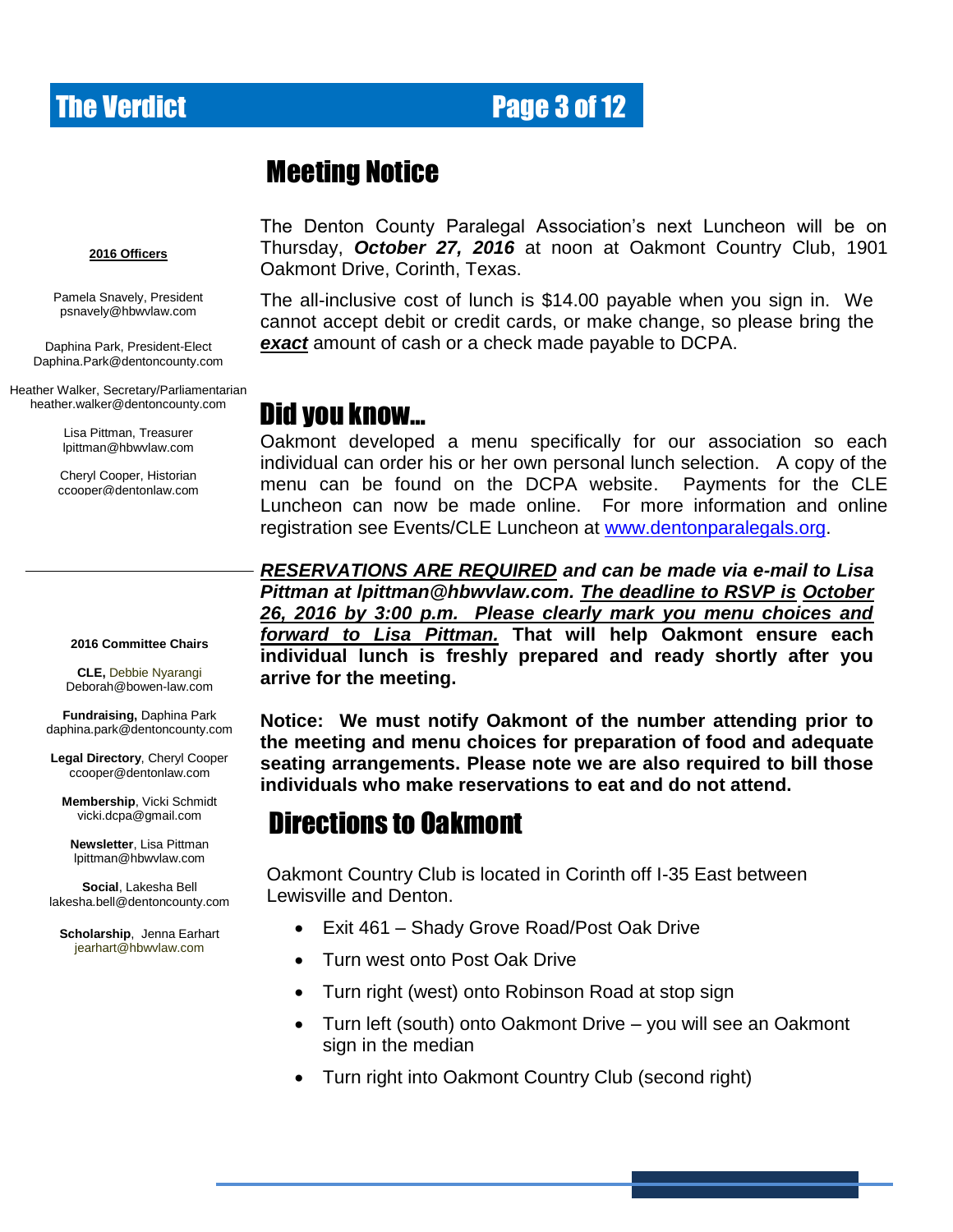# AGENDA FOR MEETING

Date: October 27, 2016 Place: Oakmont Country Club 1901 Oakmont Drive Corinth, Texas 76210 Time: Noon

### 1. **Welcome members and guests**

- 2. **Election** conducted for 2017 Treasurer and Secretary
- 3. **Speaker** Joncilee M. Davis, ACP, State Bar of Texas Paralegal Division Ambassador

Ms. Davis has over twenty years of experience as a litigation paralegal and has volunteered many hours of her time to serve in various organizations that advance the paralegal profession. She was an officer of the North Texas Paralegal Association for several years and served as President for two years. She also served in a variety of roles over the years within the Paralegal Division, including District Two Membership Subchair, Membership Chair, District Two Director, President Elect, and President of the Paralegal Division in 2013. Joncilee M. Davis is a member of the Program Advisory Committee of the Southeastern Career Institute.

### 4. **Old Business**

- a. Approve September Minutes
- b. Approve September Treasurer's Report

### 5. **New Business**

a. Election Results for 2017 Treasurer and Secretary

### 6. **Announcements**

- Hope everyone had a good time at our joint happy hour mixer at Eastside Denton on Thursday, October 20, 2016.
- Thanks to everyone who gave feedback in our survey. The EC will discuss any needed changes and make any necessary announcements in the future.
- **Business Meeting on November 17, 2016**
- 7. **Door Prize**
- 8. **Adjournment**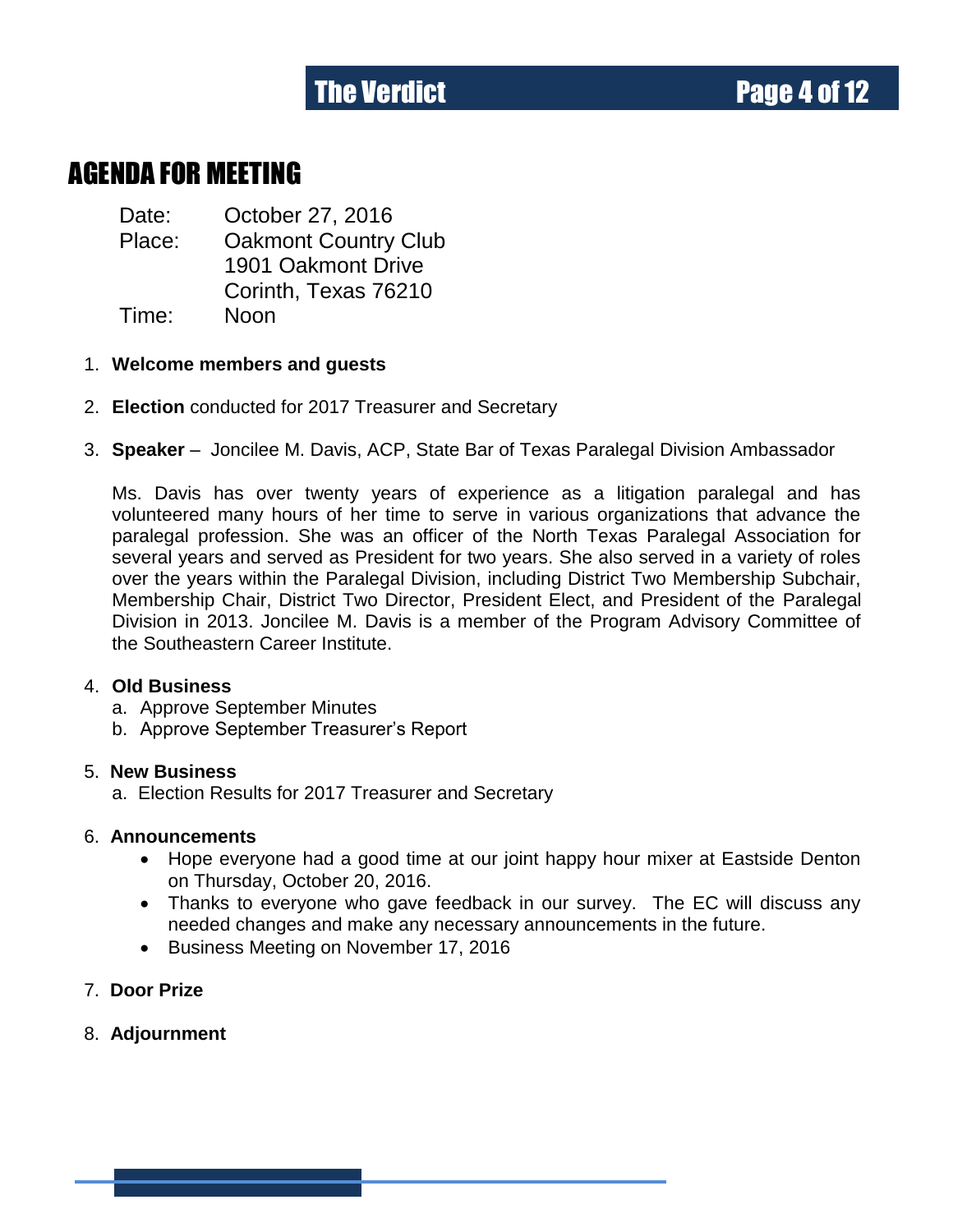**The Verdict Electronic Electronic Page 5 of 12** 

# President's Message

By: Pamela Snavely, ACP

The State Bar of Texas became the first bar association in the United States to create a separate division specifically for paralegals. On October 23, 1981, the Paralegal Division of the State Bar of Texas was established. To honor the contributions made by paralegals and the Paralegal Division, the Senate of the State of Texas adopted Proclamation No. 1144 to recognize October 23<sup>rd</sup> as Texas Paralegal Day.

### *Texas Senate Proclamation No. 1144*

*WHEREAS, The Senate of the State of Texas is pleased to honor paralegals in Austin and across the state and recognize October 23 as Texas Paralegal Day; and*

*WHEREAS, Paralegals are vital resources in law firms, governmental entities, and private corporations and businesses; they perform valuable services for and under the direction of an attorney, and their work requires a thorough knowledge of legal concepts and facts; and*

*WHEREAS, October 23 marks the anniversary of the founding of the Paralegal Division of the State Bar of Texas; the division was established to promote high standards of conduct, professional ethics, and responsibility through continuing legal education and cooperation with the State Bar of Texas; and*

*WHEREAS, The goals of the Paralegal Division are to achieve more economical and improved legal services through the state, to focus on benefits for its members and the paralegal provision, and to develop opportunities, incentives, and recognition for legal education; and*

*WHEREAS, Through their exceptional talents and expertise, paralegals provide valuable services that contribute significantly to the efficient functioning of the judicial system in the Lone Star State, and they are indeed worthy of special recognition; now, therefore, be it*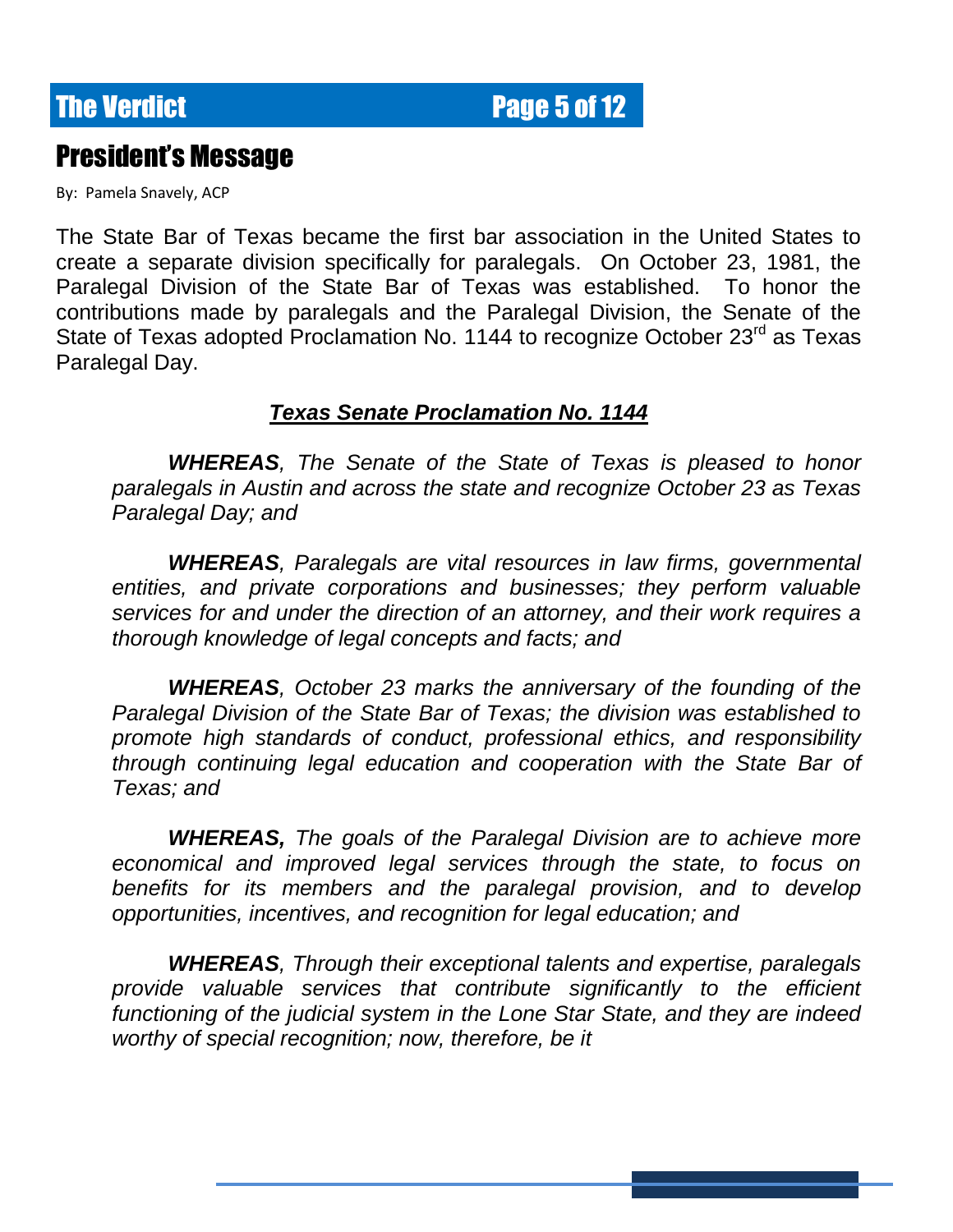### President's Message Con't

*PROCLAIMED, That the Senate of the State of Texas hereby commend the paralegals of this state for their important services and recognize October 23 as Texas Paralegal Day; and, be it further* 

*PROCLAIMED, That a copy of this Proclamation be prepared as an expression of high regard from the Texas Senate.*

The State Bar of Texas Paralegal Division has been a dynamic force in elevating the paralegal profession over the last 35 years. The Denton County Paralegal Association has raised the bar of standards in Denton County since 1991, and continues to empower our members by providing programs of legal education, professional development, networking opportunities, and moral support.

DCPA members are proud to be an integral part of the legal profession, providing valuable skills and essential services to our community. We are honored to be recognized for our dedication as individuals and as a group of professionals who contribute to the efficiency of the judicial system in our great state. You are all encouraged to observe Texas Paralegal Day 2016 in celebration with your colleagues!

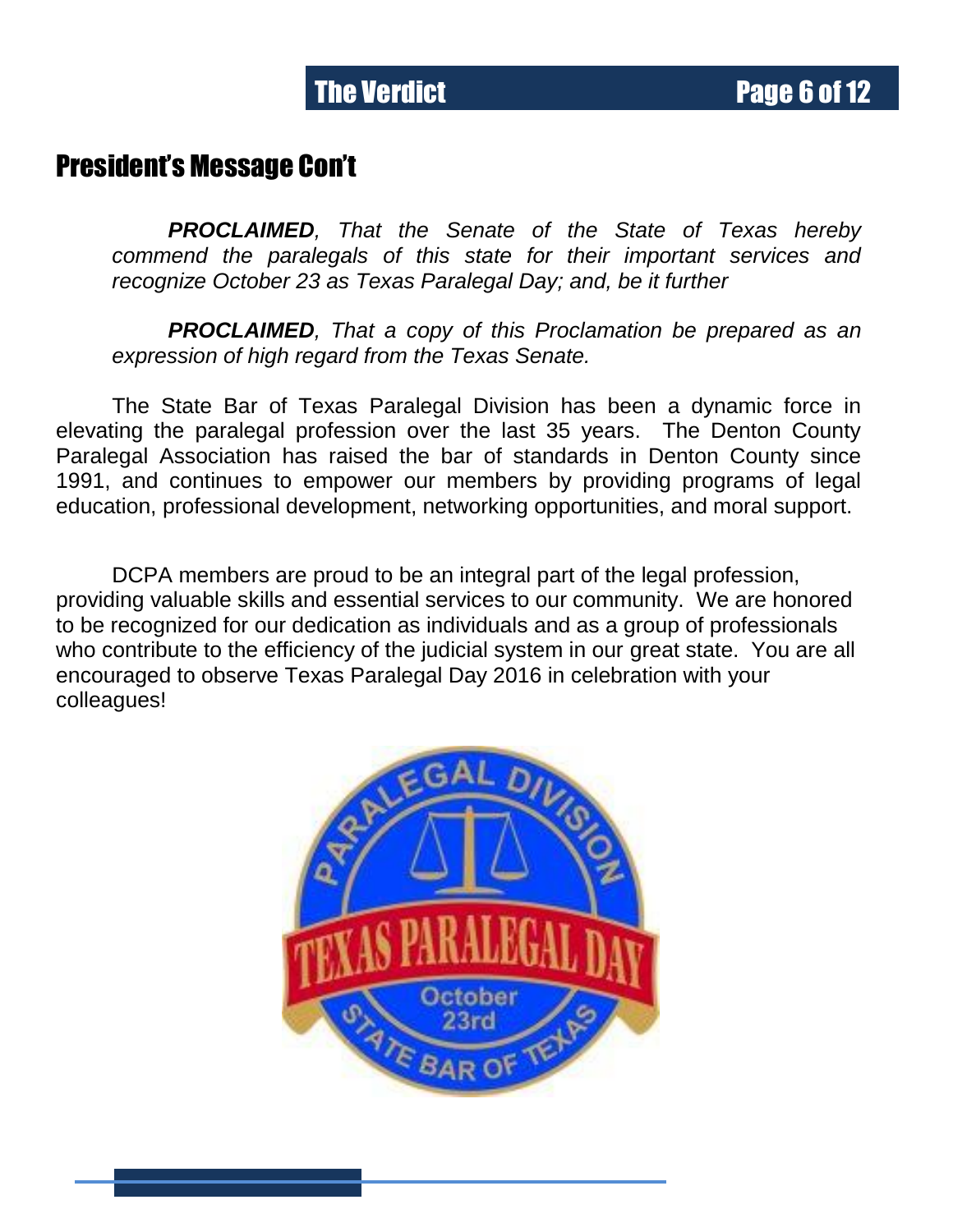# **The Verdict Page 7 of 12**

### Membership News

### **Benefits of Membership In The Denton County Paralegal Association Include:**

- Receipt of the monthly issue of *The Verdict*
- *Free Accredited CLE at monthly meetings*
- *Continuing Legal Education seminars on various topics*
- *Job Bank*
- *Motivation*
- *Networking with other paralegals in Denton County*
- ❖ Professional growth through participation
- Communication and promotion of professional conduct and responsibility
- Continued individual and professional growth as paralegals

Please encourage those paralegals and others in the legal field, whom are not currently members, to join. If you know of anyone who would like to join, please contact Vicki Schmidt at vickidcpa@gmail.com

# **Birthdays**

Our members with November Birthdays are:

Kathy Galindo (11/2) Beth Honeycutt (11/5) Amy Neal (11/23)

Hope each of you will have a **Happy Birthday!** 

# CLE GUEST SPEAKER



Our special guest speaker at the October 27th luncheon will be State Bar of Texas Paralegal Division Ambassador Joncilee M. Davis, ACP. Ms. Davis will give a special 1.0 Hour Ethics CLE presentation to DCPA members in honor of Texas Paralegal Day!

Joncilee M. Davis has over twenty years of experience as a litigation paralegal. She has volunteered many hours of her time to serve in various organizations that advance the paralegal profession. She served as an officer of the North Texas Paralegal Association for several years and as President for two terms. She has proven

leadership in a variety of roles within the Paralegal Division, including District Two Membership Subchair, Membership Chair, District Two Director, President Elect, and President of the Paralegal Division in 2013. Ms. Davis has been a member of the Program Advisory Committee of the Southeastern Career Institute for seven years. You won't want to miss her presentation!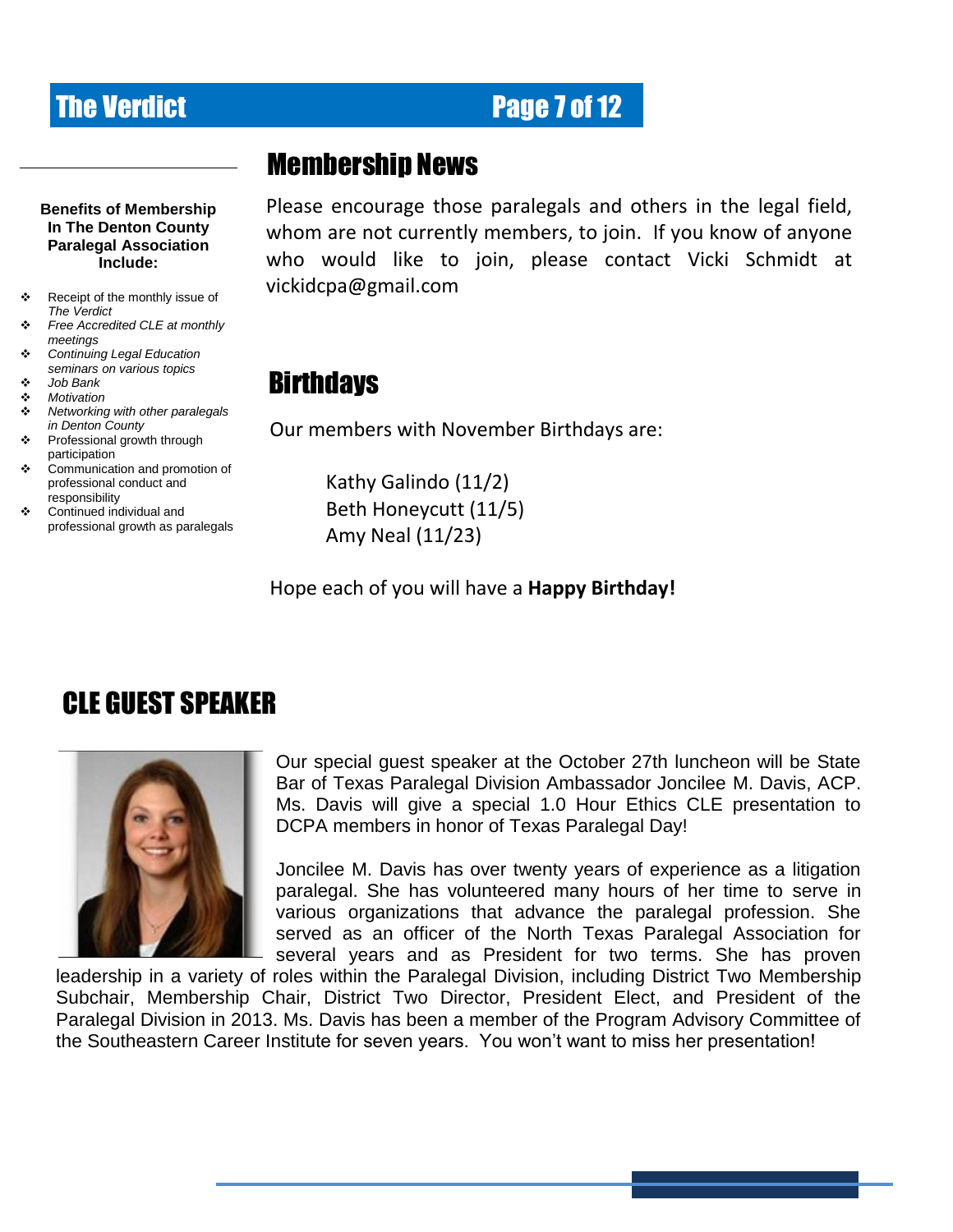# DCPA Survey

Thanks to all those that responded to the survey emailed to members on September 19, 2016! We appreciate each of you taking a few minutes to click through the online survey and share your priorities. A reminder email went out on October 14th, so there's still time to respond! The survey is only ten questions so it won't take long to complete, and your answers are anonymous. Please take the opportunity to tell us what is important to you!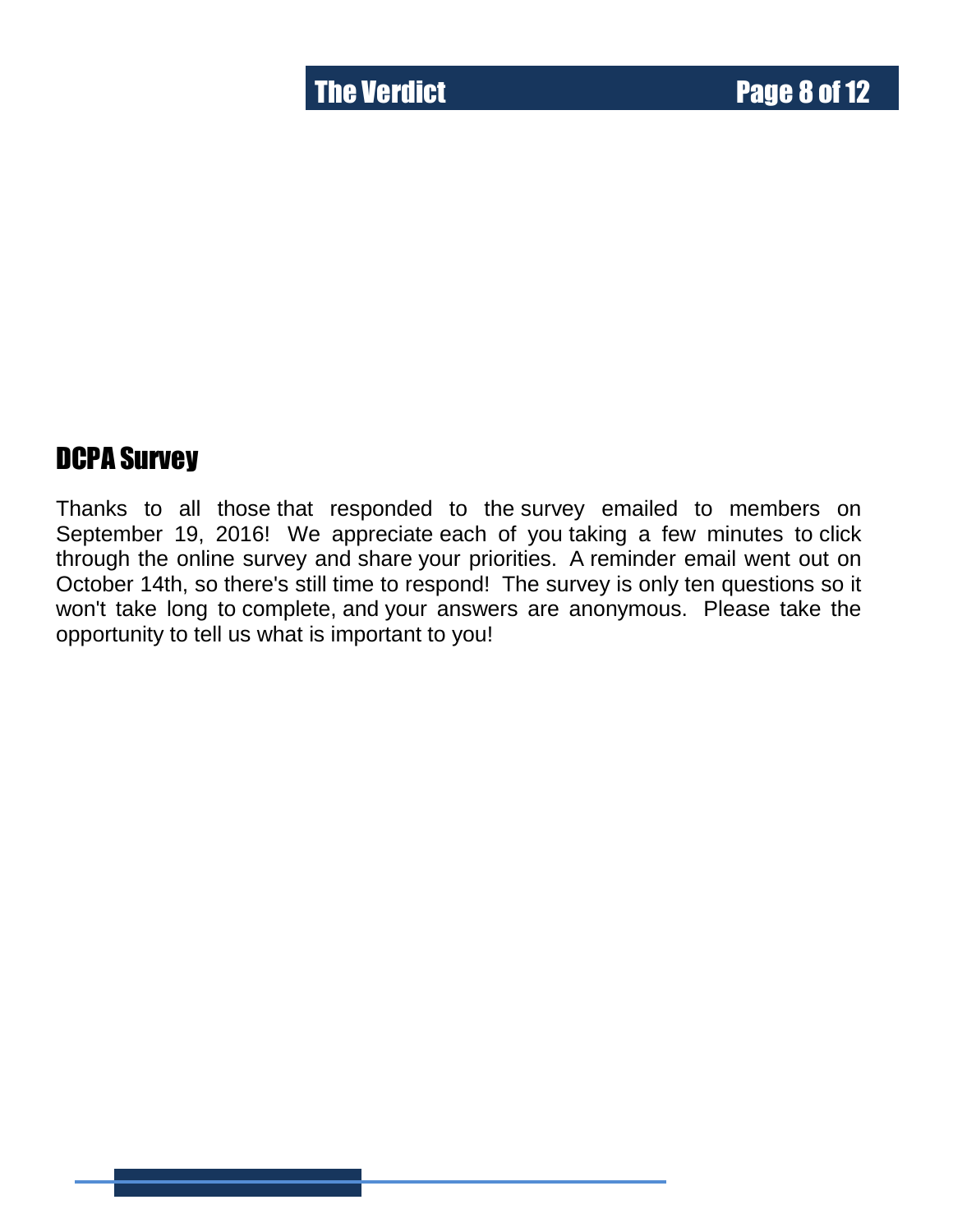# **The Verdict Electronic Electronic Page 9 of 12**

# Support Our Sustaining Members

**Please help support our Sustaining Members by calling them when you have a project that needs outside support. Remember it is through their continued support and generosity that DCPA is able to provide social events at a low cost.**

**Stewart Process Service, Inc. County Process Service Bruce G. Stewart Fred Bowles** 

110 Sheraton Place 159 Sunny Side Lane Denton, Texas 76209 Valley View, Texas 76272 Phone: 940-367-4643 Phone: 940-390-0914 Fax: 940-484-0999 Fax: 940-484-6054 Email – stewartprocess@verizon.net Email – fbowles@ntin.net

### **Stoffels & Associates, Inc. Janel M. Stoffels**

207 W. Hickory, Suite 304 Denton, Texas 76201 Phone: 940-565-9797 Fax: 940-565-9197 Email – jmstoffels@aol.com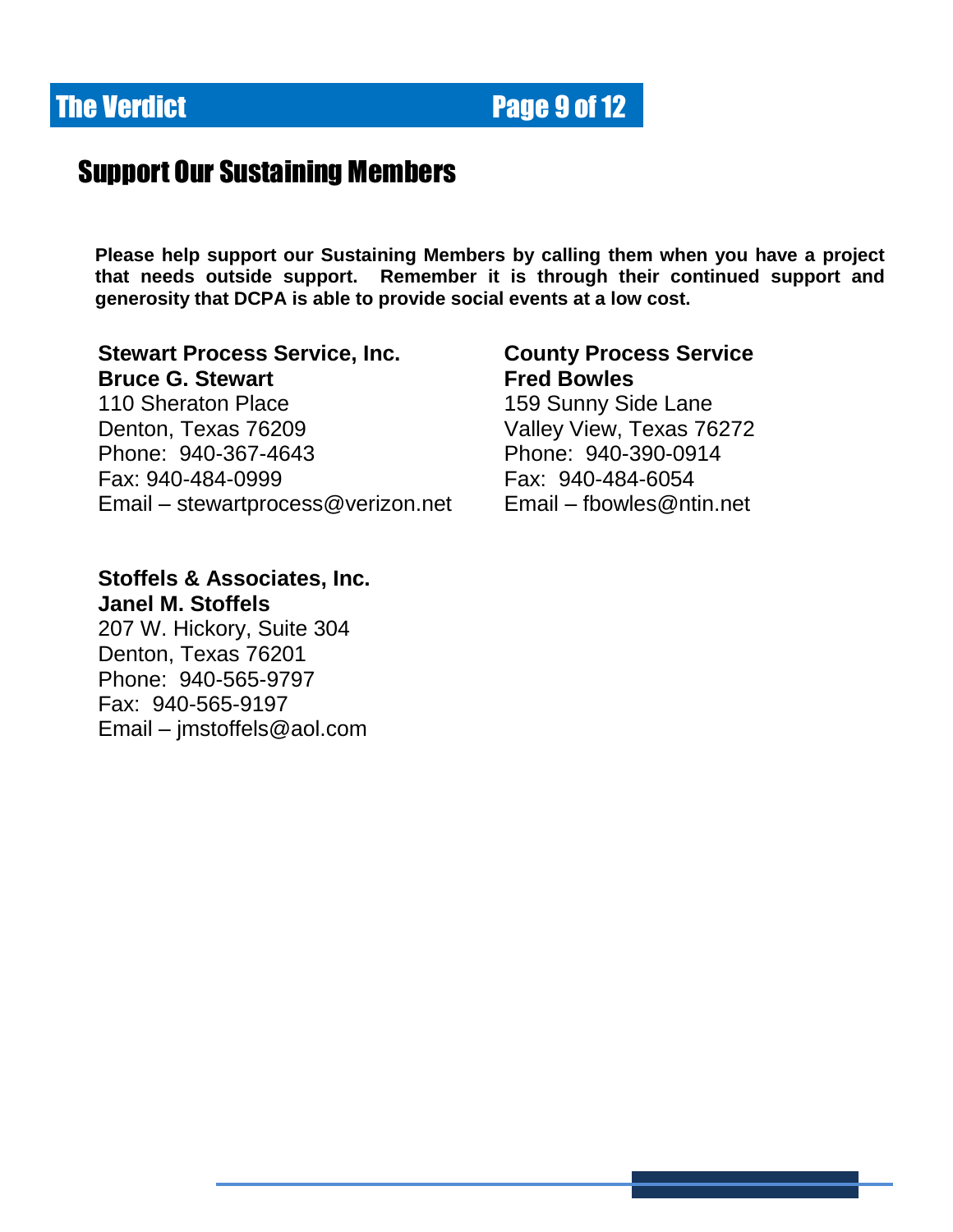### Minutes

- 1. President Pamela Snavely called the meeting held on September 22, 2016 to order at 12:10 p.m. at Oakmont Country Club in Denton. President Snavely welcomed 15 attendees, 9 members, 5 guests, and the speaker.
- 2. The speaker for September's meeting was Jacqueline Cannon with CokerLegal, discussing Practical Tips for Working with the OAG.

### OLD BUSINESS

- 3. President Snavely asked for a vote on the August 2016 meeting minutes. A motion for approval was presented by Beth Honeycutt and seconded by Deborah Nyarangi. The motion carried by unanimous vote.
- 4. President Snavely asked for a vote of approval for the August 2016 Treasurer's report. A motion for approval was presented by Vicki Schmidt and seconded by Martha Gallegos. The motion carried by unanimous vote.

### NEW BUSINESS

- 5. Vicki Schmidt, Membership Chair, announced current nominations of Martha Gallegos for Secretary and Lisa Pittman for Treasurer. With there being no nominations from the floor, the current nominations stand.
- 6. Directories have been sent to publisher and hope to get them back within a few weeks and distributed as soon as possible.
- 7. A ten question survey has been sent out. Please take a few minutes to complete it in order to help the EC better DCPA.
- 8. A social happy hour celebrating Paralegal Day is being held on October 20, 2016 tentatively at Mulberry Cantina. Please mark your calendars!
- 9. Martha Gallegos was the winner of the door prize.
- 10.There being no further business, President Snavely adjourned the meeting at 1:09pm.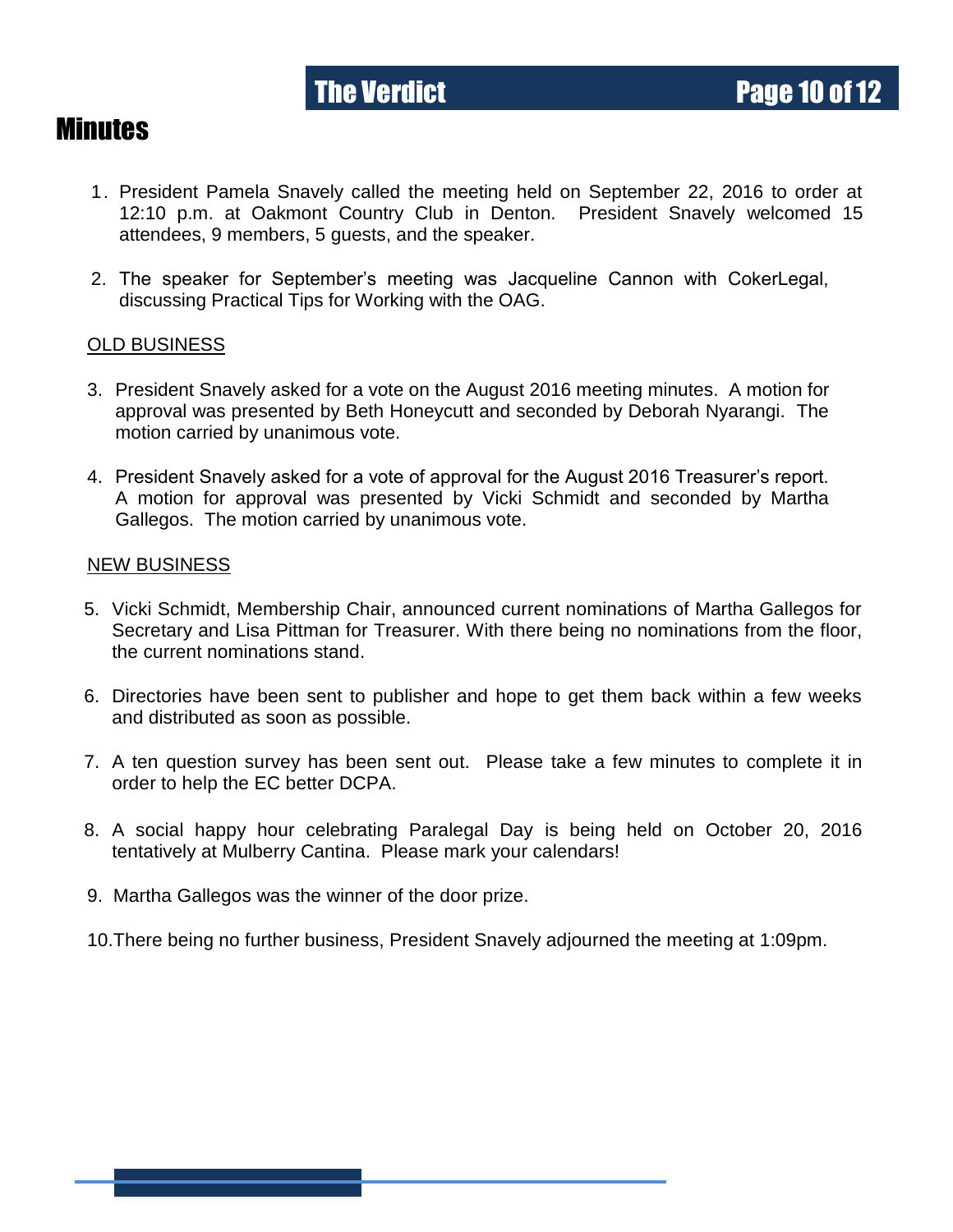# **The Verdict Community Community Page 11 of 12**